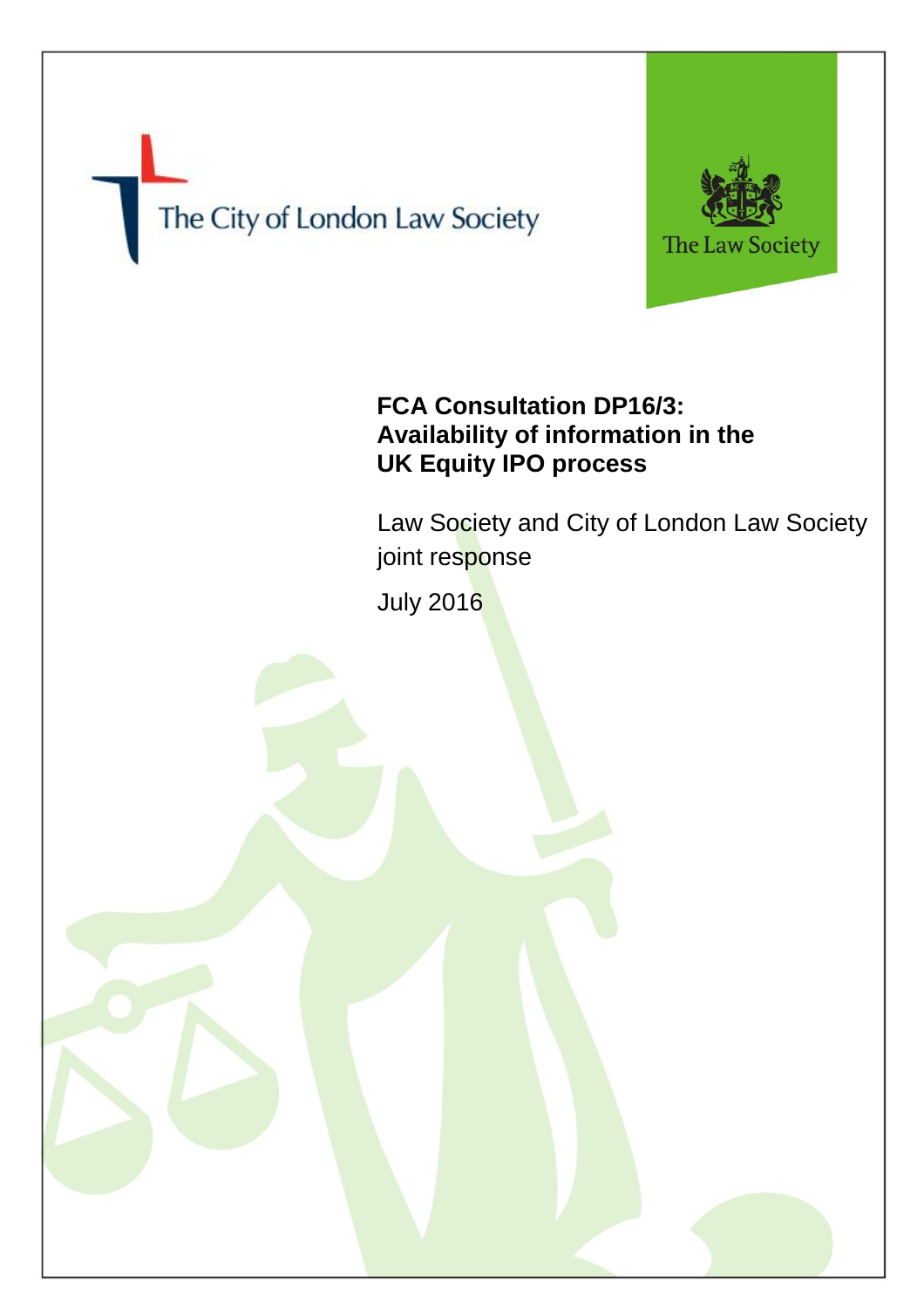The views set out in this paper have been prepared by a Joint Working Party of the Company Law Committees of the City of London Law Society (**CLLS**) and the Law Society of England and Wales (the **Law Society**).

The CLLS represents approximately 17,000 City lawyers through individual and corporate membership, including some of the largest international law firms in the world. These law firms advise a variety of clients from multinational companies and financial institutions to Government departments, often in relation to complex, multijurisdictional legal issues. The CLLS responds to a variety of consultations on issues of importance to its members through its 19 specialist committees.

The Law Society is the professional body for solicitors in England and Wales, representing over 160,000 registered legal practitioners. It represents the profession to Parliament, Government and regulatory bodies in both the domestic and European arena and has a public interest in the reform of the law.

The Joint Working Party is made up of senior and specialist corporate lawyers from both the CLLS and the Law Society who have a particular focus on issues relating to capital markets.

# **Introduction**

We believe that the UK IPO process can be improved significantly if the issuer's principal disclosure document (a draft "pathfinder" prospectus or registration document) is made available to potential investors earlier in the process, with research available as a commentary on that disclosure. This will require some rule changes to support the conclusion, set out in the Appendix, that the typical blackout period currently applied in the IPO process does not alter legal or regulatory risks for the participants in a meaningful way (although that is not to say that some separation between the publication of the issuer's document and research may not be useful for other reasons). The advantages from this approach include:

- the research can be much shorter and more focussed, taking less time to produce<br>• the risk of inconsistencies between the research and the prospectus is reduced wi
- the risk of inconsistencies between the research and the prospectus is reduced, without requiring issuer involvement in the research production process (checking factual accuracy), which is otherwise necessary but which could be seen as prejudicing the independence of the research
- investors will be able to rely principally on the issuer's document for the background information on the company and the risks associated with an investment in its shares.

We are not in favour of an unnecessarily prescriptive approach but suggest that if the rule changes we have suggested are made the way will be open for banks and brokers organizing the process to respond appropriately to the pressure from investors for earlier access to the issuer's document. We think a market-led solution is likely to produce a better result than one dictated by rules.

## *Q1: Having regard to the typical UK IPO timetable, do you agree that it is in principle a cause for concern that in most cases a draft prospectus is available two weeks after the ITF and a final prospectus is only available after pricing? Please state reasons.*

We do not think undue significance should be attached to the nature of the principal disclosure document published by the issuer at an early stage in the process. That document may be a pathfinder prospectus or a registration document (or, although less likely, a stamped prospectus). As noted in DP16/3, typically a pathfinder will only be published once the FCA has confirmed that it has no further comments on the prospectus and any material differences between the pathfinder and the final prospectus will be brought to the attention of investors. Accordingly, in our view, investors are not disadvantaged by a transaction structure which involves them receiving a pathfinder prospectus and we do not consider that the FCA should take any steps which would mean that the ability to use pathfinder prospectuses is curtailed.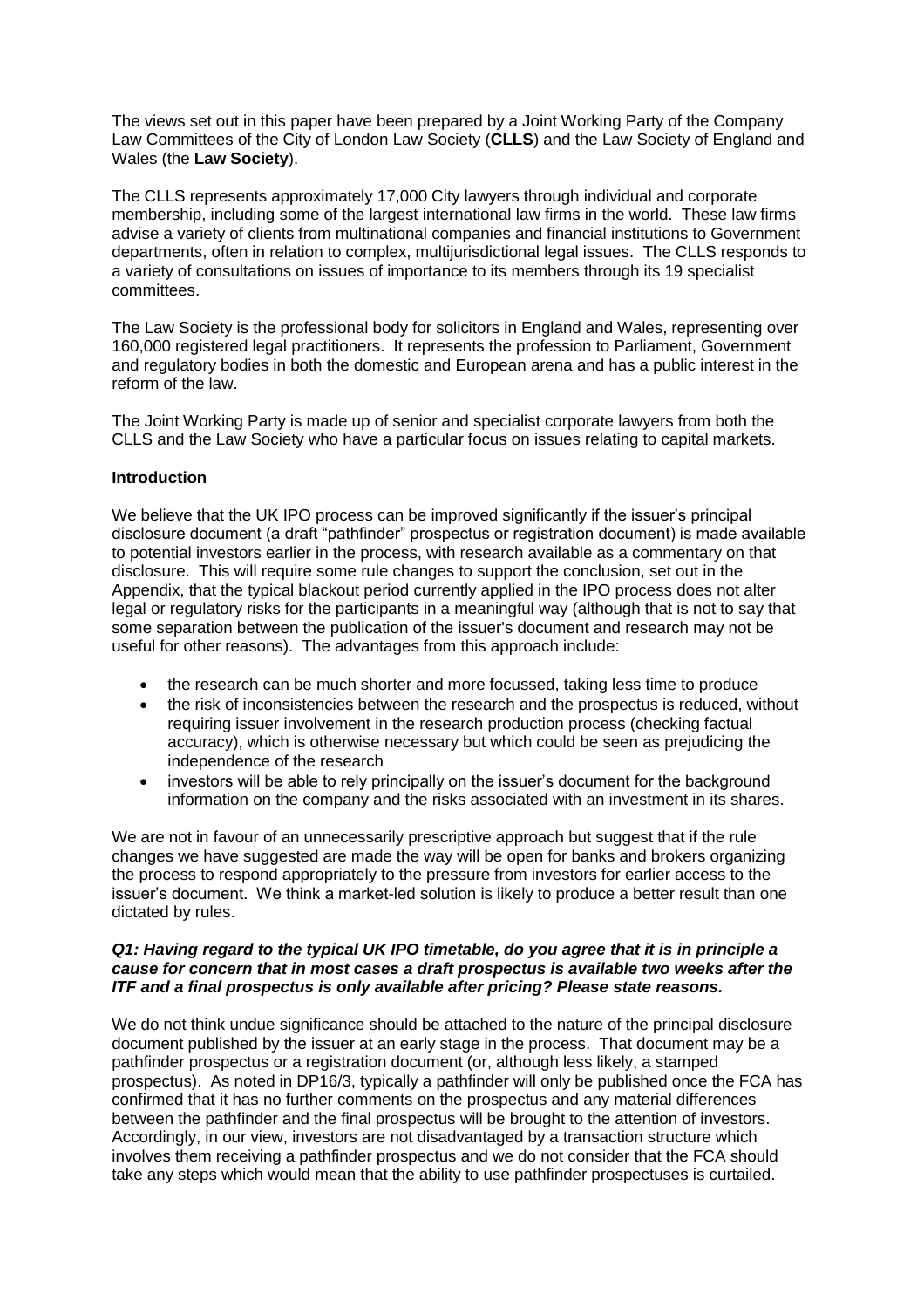## *Questions 2, 3, 4 and 6 are addressed in the Appendix below*

#### *Q5: What do you think are the main barriers to more unconnected research on IPOs? Do you think fostering the conditions for more unconnected research is a suitable objective to improve further the UK process?*

The principal legal risk from unconnected research is that unconnected analysts could release their research in a jurisdiction where to do so may raise securities law concerns for the issuer or other offering participants (for example the US). At the extreme this might result in an offering having to be pulled. This risk in relation to connected analysts is managed by obtaining their agreement not to do so by their acceptance of research guidelines, which govern the distribution of research amongst other things. Whilst we believe that it should be for the issuer and its advisers to determine whether to meet with unconnected analysts, in the event the FCA decides to make it a requirement to open analyst presentations to connected and unconnected analysts, it would be important to ensure the rules allowed issuers to require unconnected analysts to agree, as a condition of their attendance, to adhere to research guidelines no more onerous than those to which the connected analysts are subject.

## *Q7: Do you agree with our conclusion that a regulatory intervention is required to achieve reform? If not when and how do you believe a market-led solution could be secured?*

In our view, with a clear statement as to the FCA's position and amendments to COBS 12.2.12G and UKLA/TN/604.1 the way is open for the practice of adopting research blackouts to cease.

#### *Q8: Do you support these high level aims for reform of the UK IPO process? If not, please set out concerns and/or alternatives.*

We support the aims of the reform but are not in favour of extensive regulatory intervention. The rule changes required are those required to remove any suggestion that a blackout period is required for regulatory reasons. Please see our response to Question 7.

# *Q9: Do you agree that a ban on (i) all research and (ii) only connected research in the IPO process would not be a suitable option for reform? If not, why not?*

Agreed.

## *Q10: Do you agree that simultaneous publication does not represent a suitable or practical basis for reformed market practice?*

While we see practical difficulties with simultaneous publication, and would expect market practice to adopt a short pause before research is published, we are not in favour of rules that would dictate the result.

#### *Q11: Do you agree that requiring publication of the registration document component of the prospectus prior to the publication of research would improve the IPO process? If not, why not?*

We do not agree that rules requiring this would be helpful. We are of the view that the rules should permit market participants flexibility to adopt the most effective approach.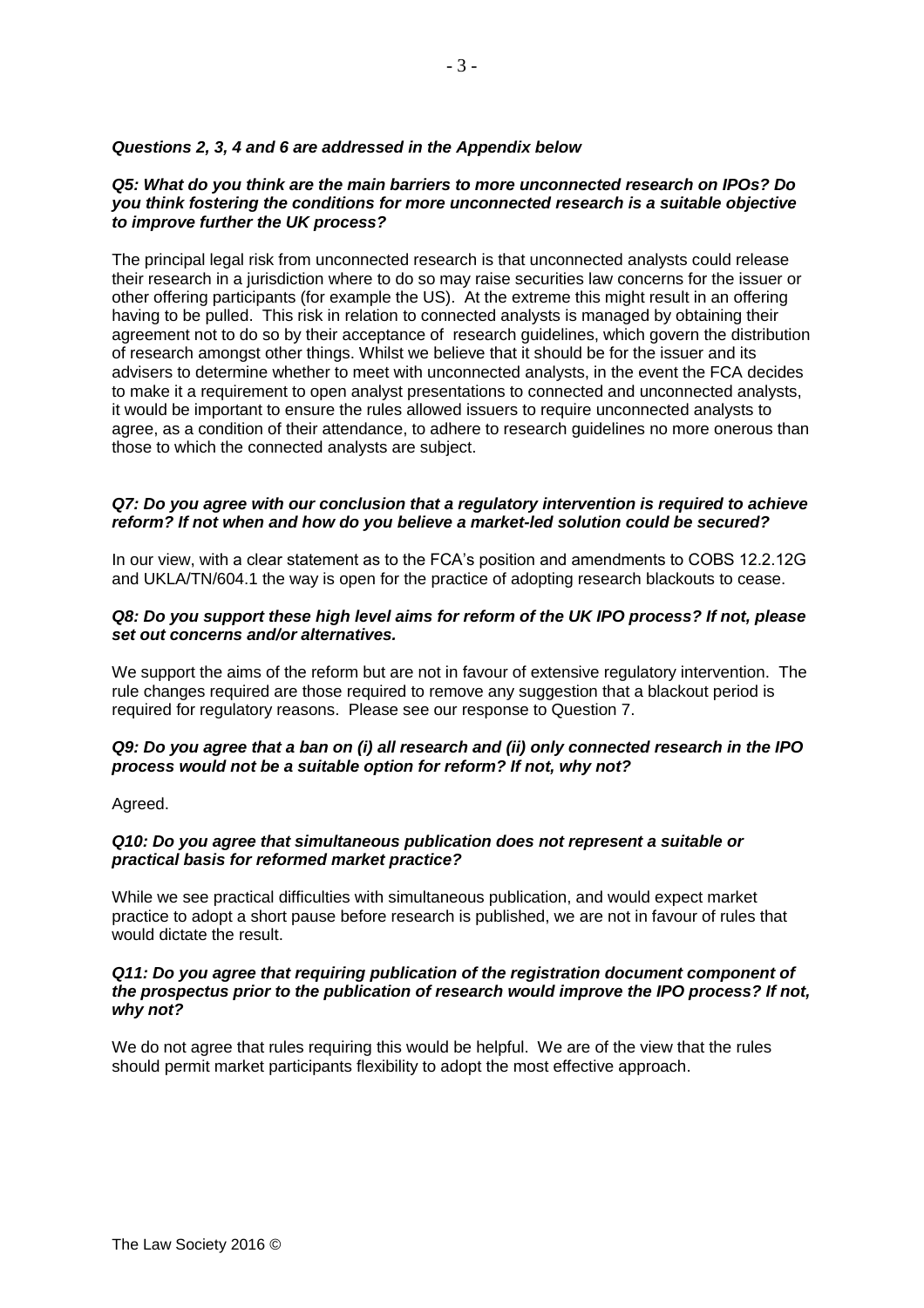## *Q12: Do you agree that requiring issuers to open the presentation to analysts to unconnected research analysts would improve the IPO process? If not, why not?*

No. We consider that it should be up to the issuer and its advisers to determine who should be able to attend a company presentation.

In the event that the FCA was nonetheless to implement this change, the FCA should permit an issuer to restrict attendance to analysts who are prepared to agree to comply with research guidelines which are no more onerous than those agreed to by connected analysts. As noted in our response to Question 5, this is required, for example, to ensure that unconnected analysts do not distribute research in a manner that may be in breach of applicable securities laws (whether by the analyst or other offering participants).

#### *Q13: Which of models 1 to 3 do you think would provide the best basis for reformed market practice?*

We are not in favour of any approach which involves a timetable for the IPO process dictated by rules. Our view is that it is preferable to minimise mandatory time periods in connection with the equity offering process so that as much flexibility as possible can be retained for issuers to execute transactions quickly should they wish or need to do so. Please see our response to Question 10.

In relation to model 3, we also note that the proposal that the analysts' presentation not be permitted to take place before the prospectus is published would mean that the transaction timetable would be extended, as a period (possibly of 2-4 weeks) would likely be required to enable research to be prepared. As noted above, we consider that it is unhelpful to introduce new rules that restrict the ability of the issuer and its advisers to determine what they consider to be the optimum timetable in the particular circumstances. This model could lead to delays in the execution of an IPO (and hence heightened execution risk) or potentially to a decision being taken not to publish research.

*Q14: For each model (1 to 3), please consider • Are there any practical issues that we need to consider? • Would it lead to an increase in the length of the IPO process? • Would it create conditions for unconnected research to be produced? • Would it lead to any increase in costs or risks for the issuer, investors or intermediary firms?* 

Please see our response to Question 13.

## *Q15: Are there any other options you think we should consider?*

No.

#### *Q16: Do stakeholders have concerns with how conflicts of interest are managed when investment banks' analysts meet an issuer and/or their advisers as part of premandate IPO pitching process? If so, do stakeholders have suggestions on how this could be improved, for example by firms establishing best practices or clarification of our regulatory expectations in this area?*

We consider that it would be helpful for the FCA to clarify its regulatory expectations in this area if it does not consider current market practice to be compliant with the rules.

## *Q17: Would the models of reforms considered above also be appropriate as the basis for reformed practice in IPOs on non-regulated markets?*

We consider that the rule changes we have suggested should also apply to non-regulated markets.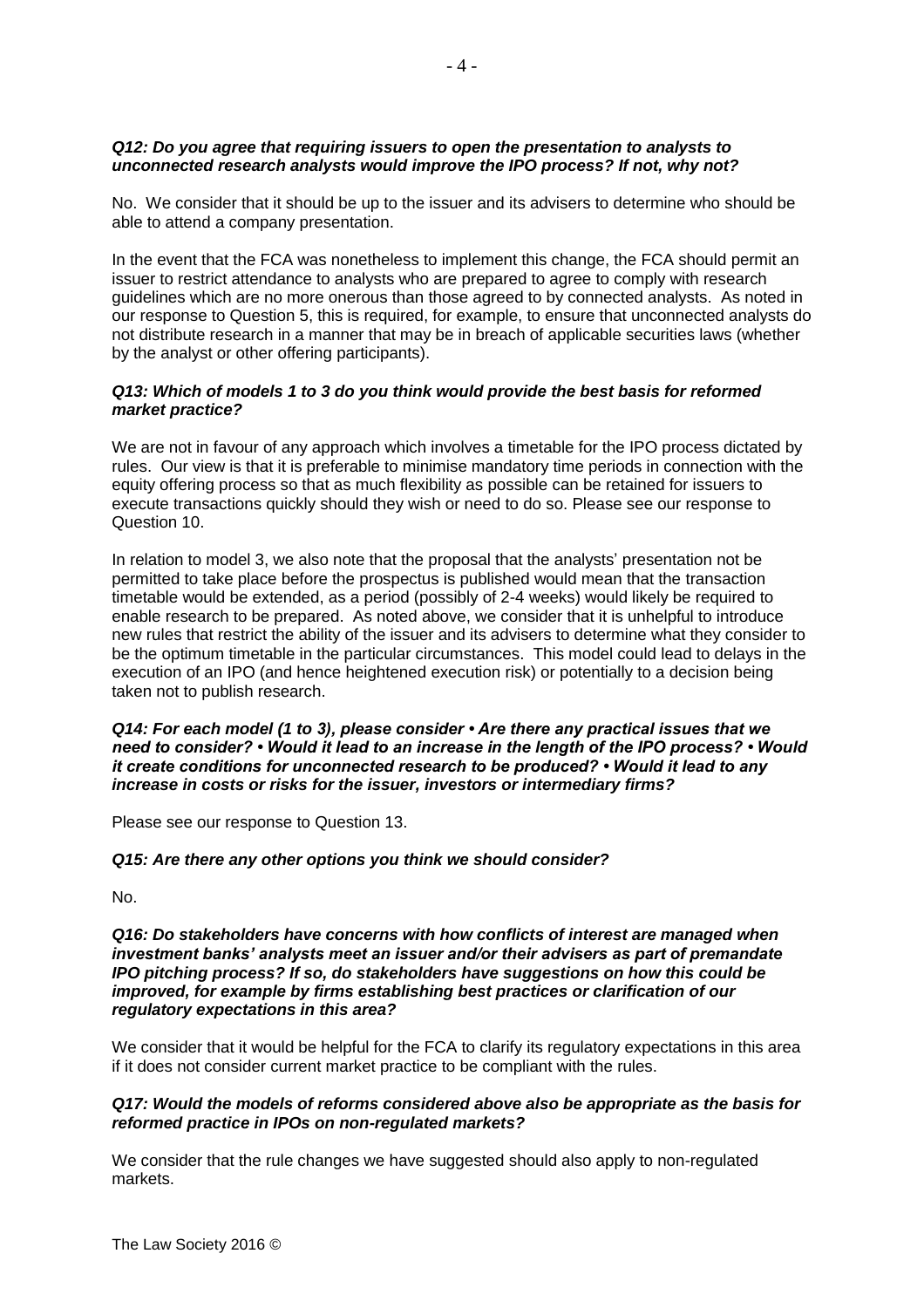## **APPENDIX**

#### **Liability and regulatory issues: Questions 2- 4 and 6**

#### **Purpose of this paper**

In its discussion paper, *"Availability of information in the UK equity IPO process"* (DP16/3), the FCA sought views on the liability issues that may arise in relation to the publication of research in the context of an IPO and on the regulatory drivers for adopting a blackout period. The purpose of this paper is to set out the view of the members of the Company Law Committees on these questions.

The questions asked were:

- *Q3: What is the basis on which you consider legal liability may attach to the publication of research in close proximity to the publication of an approved prospectus? Please explain by reference to the current legal framework. It would be helpful if you consider the question from a perspective of both issuers and research publishers.*
- *Q4: Do you have any comments on regulatory or other possible drivers of the existing blackout period?*

This paper addresses these questions.

#### **The purpose of the blackout period – historical perspective**

We believe that the practice of publication of research prior to IPOs began in the UK in the early 1980's in the context of the early privatisations. Those were carried out under the regime regulating public offers under the Companies Act 1948, which required any "*prospectus" published for the purposes of an offer of securities to the public*" to be filed with the Registrar of Companies, attached civil and criminal liability to such a prospectus and imposed certain requirements as to its content. "Prospectus" was not defined beyond a reference to it including "any document by which the offer for sale to the public is made". Accordingly, great care was taken to avoid distribution of marketing documents. The initial blackout periods were at least three months and were intended to support an analysis that with a substantial gap in time it was clear that the research was not part of the offer and therefore not a prospectus. After implementation of the Admissions and Listing Directives under the Financial Services Act 1986 the Companies Act regime ceased to apply.

## **The purpose of the blackout period – current thinking**

On an IPO it is customary to issue guidelines for the publication of research by connected analysts. These guidelines would typically set out, among other things, the blackout period that is to be adopted, typically two weeks but sometimes less. The purpose of the guidelines is likely to be explained as being to reduce the possibility of:

- (a) the success of the Offer being prejudiced by research;
- (b) research being regarded as part of the Offer; and
- (c) the incurrence of liability by any of the Company, any of the Company's shareholders or any syndicate member as a result of the contents or distribution of research.

It is not usual for the guidelines to give a detailed explanation of why these objectives are important or how the stipulated procedures assist in achieving them.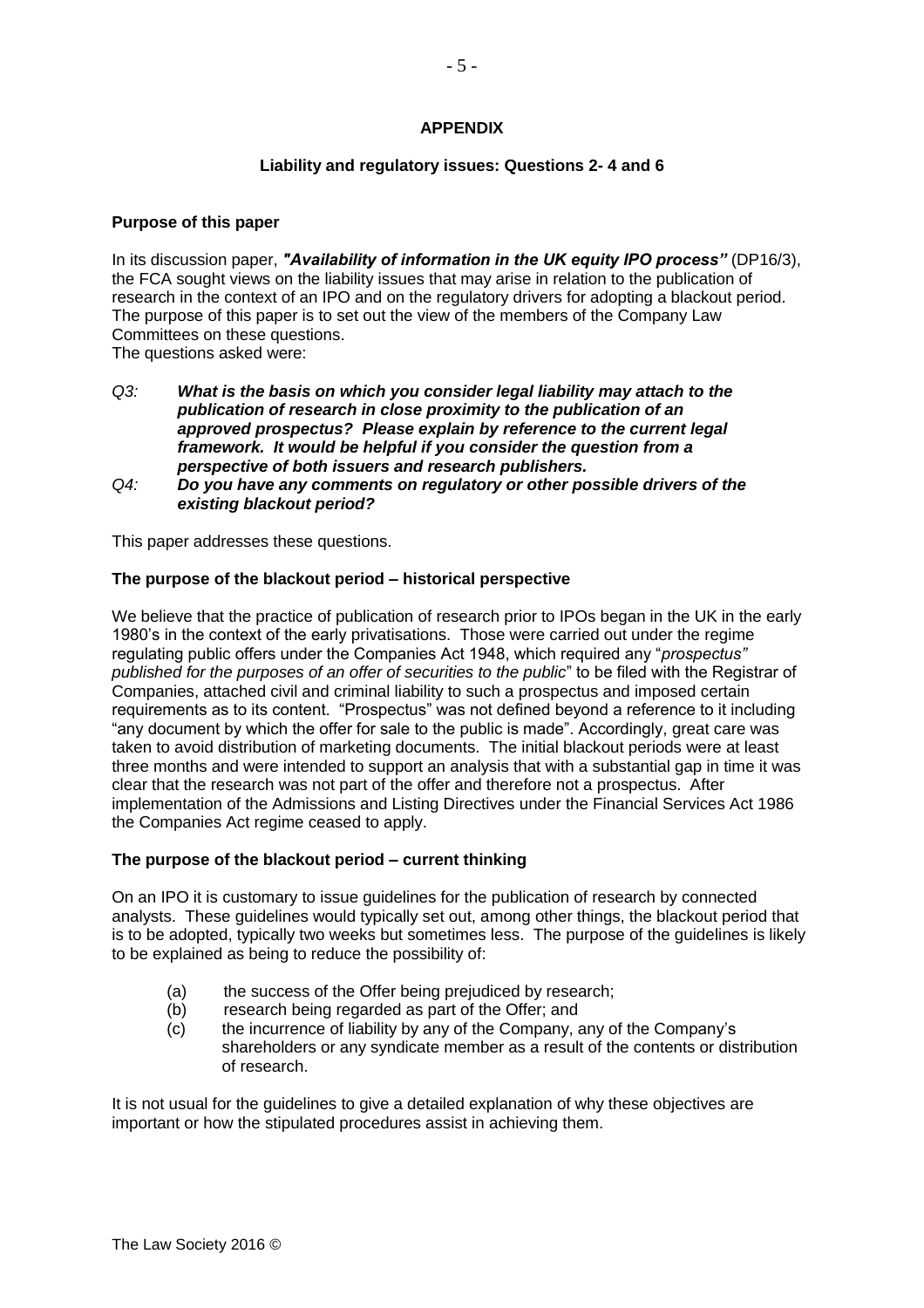Possible explanations include:

- to minimise the risk of investor claims against the issuer, any selling shareholder and/or the banks handling the offering, based on alleged errors in or omissions from the research
- to minimise the risk of the banks involved breaching applicable FCA rules.

These are addressed in turn below.

#### **The risk of investor claims**

Under English law, claims by investors, based on the research, would be for misrepresentation, either pre-contractual misrepresentation, under the Misrepresentation Act 1967 or negligent misrepresentation. We are not concerned in this paper with the question whether such claims would be likely to be upheld by a court but only with whether the risk of those claims being pursued or being successful is increased if there is no blackout period. This question can be resolved into two issues:

- does the blackout period reduce the risk of investors successfully arguing that they relied on the research in making their decision to invest in the offering?
- does the blackout period strengthen a defence that relies on the disclaimers (those included in the research rubrics and those included as part of the contractual terms of the offering) that require investment decisions to be made solely on the basis of the prospectus?

When assessing these questions, it is important to note that it is known to all involved in the IPO process that the purpose of the publication of the research is for the research analyst to provide an independent view on the issuer to potential investors in the IPO. Investors know that they will receive both research and a prospectus and although they also know that the content is different and each is produced by a different participant, we see no basis to conclude that any blackout period (possibly other than one of significantly longer duration than is currently the practice) would make any meaningful difference to questions of liability related to the research.

## **FCA rules**

The regulatory risk for banks is in relation to their obligation to manage conflicts of interest. COBS 12.2.3R imposes an obligation on authorised firms to manage conflicts of interest in relation to research. The guidance in COBS 12.2.12G indicates that:

"*The FCA would expect a firm to consider whether or not other business activities of the firm could create the reasonable perception that its investment research may not be an impartial analysis of the market in, or the value or prospects of, a financial instrument. A firm would therefore be expected to consider whether its conflicts of interest policy should contain any restrictions on the timing of the publication of investment research. For example, a firm might consider whether it should restrict publication of relevant investment research around the time of an investment offering*."

This guidance makes the timing of research a factor in assessing whether there is any compromise or perception of compromise of the independence of the research but does not explain why that should be the case. The guidance does not refer to the duration of any period of restriction of publication. Our analysis is similar to that described above in relation to investor claims. It is explicit that the research is provided to investors for the purposes of the offering and it will be made clear (and should be understood by investors) that there is a potential conflict with the role of the firm in the IPO. In our view a two week gap between publication of the research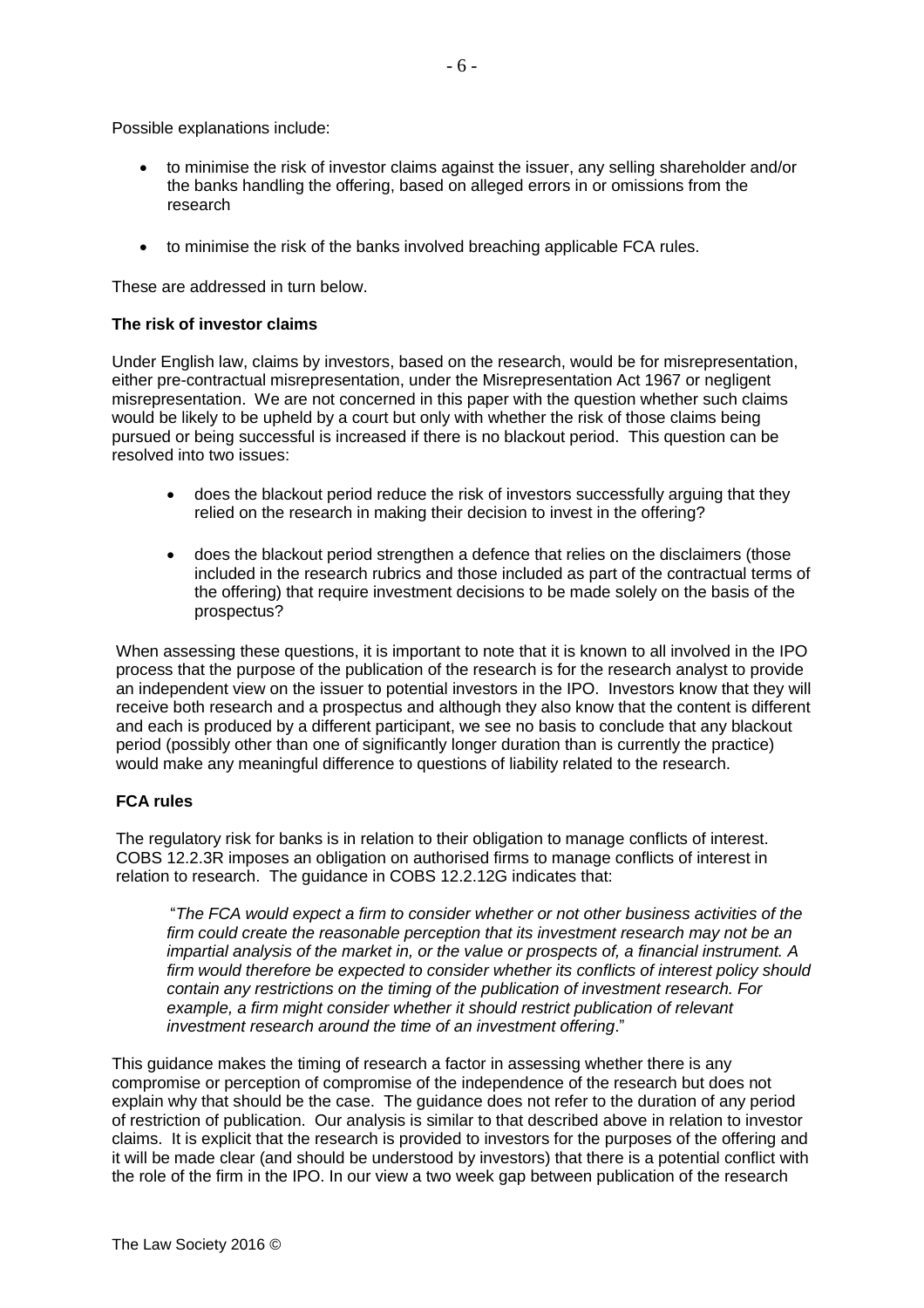and publication of the pathfinder prospectus has no meaningful bearing on whether the research should be regarded as independent, which should be judged by the adequacy of the substantive measures taken by the firm.

COBS 12.2.12G undoubtedly presents challenges for firms considering whether a blackout period is relevant to compliance with its obligation under COBS 12.2.3R and we suggest the FCA should clarify its position on this question.

## **Other questions**

In addition to the principal questions discussed above we have considered whether the existence of a blackout period has any impact on the following:

- Is the research a prospectus?
- Compliance with the rules regarding advertisements
- Compliance with the rules regarding ancillary information

# **Is the research a prospectus?**

As explained above, under the Companies Act regime this was a relevant question. However under the Prospectus Regulation the question does not arise. The Prospectus Regulation requires publication of a prospectus in certain circumstances and it will be clear what document comprises the prospectus as it will have been approved by the FCA.

# **Compliance with the rules regarding advertisements**

Research produced in connection with an IPO may amount to an advertisement subject to the requirements of Prospectus Rule 3.3.2. This will turn on whether it is:

## *"an announcement:*

- *(a) relating to a specific offer to the public of securities or to an admission to trading on a regulated market; and*
- *(b) aiming to specifically promote the potential subscription or acquisition of securities."1*

UKLA Technical Note 604.1 refers to the use of blackout periods as one of the things firms should consider when determining whether research satisfies these conditions. We do not think there is any room to argue that pre-IPO research does not meet the first of these conditions, whether or not there is a blackout period. Nor do we think the existence of a blackout period affects the assessment of whether the research is "aiming to specifically promote" the offering.

## **Compliance with the rules regarding ancillary information**

PR 3.3.4R requires "all information concerning an offer or an admission to trading" disclosed in an oral or written form" to be "consistent with that contained in the prospectus". Article 12 of the Delegated Regulation expands what consistency demands for this purpose. It is generally accepted that research is not subject to PR 3.3.4R but this conclusion does not depend on there being a blackout period.

 $\overline{a}$ 

**<sup>1</sup>** PD Regulation (2004/809/EC) Article 2(9).